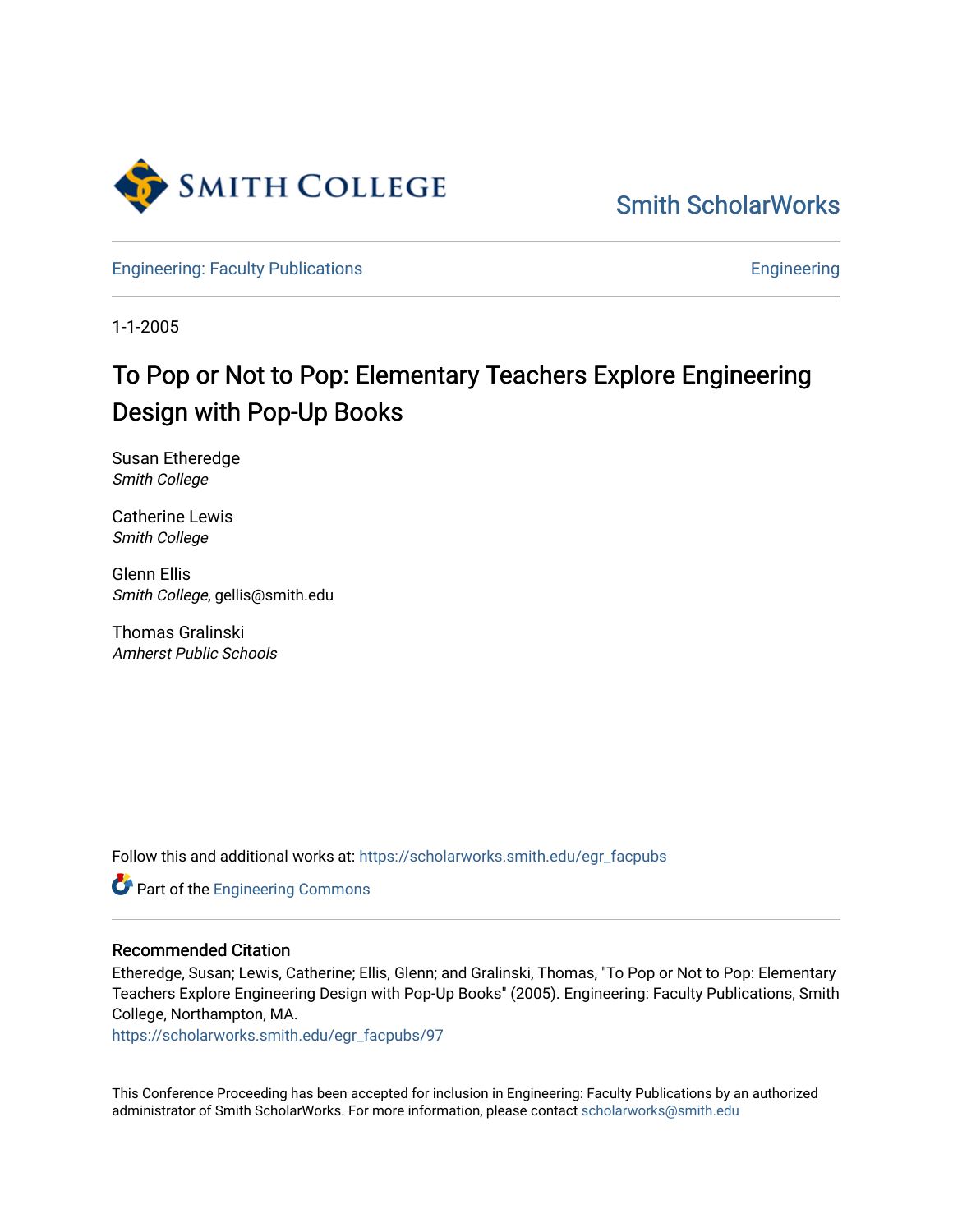## To Pop or Not to Pop: Elementary Teachers Explore Engineering Design with Pop-up Books

#### Susan Etheredge, Catherine Lewis, Glenn W. Ellis Smith College, Northampton, Massachusetts Thomas Gralinski Amherst Public Schools, Amherst, Massachusetts

Abstract: What is engineering? What do engineers do? What is the engineering design process? What is the relationship between engineering and the liberal arts? Why should we teach engineering in the elementary school classroom? What should engineering education look like in the elementary school curriculum?

This paper describes how a group of elementary school teachers pursued and answered these questions by exploring, experimenting with, and engineering pop-up books during a two-week professional development summer institute, held at a four-year liberal arts college in the northeastern United States. A team of faculty and students from the college's departments of Engineering and Education and a secondary school technology education teacher led the projectbased institute.

The power and potential of pop-up books to teach teachers about engineering principles and design is the primary focus of the paper. The paper includes rich descriptions and examples of the pedagogical methods, models, and materials used to engage the teachers in paper engineering through their immersion into the world of pop-up books. The pedagogical strategies and projectbased curriculum design of the institute reflect "best practices" as informed by the current cognitive science literature on teaching and learning. For example, the theoretical grounding for the instructional approach is rooted in inquiry-based teaching and learning models that foster and support the kind of discourse community essential for knowledge construction to take place. The paper illustrates how the social-collaborative context created during the summer institute guided and supported the teachers' developing understandings and skills in engineering education. Teachers report how the exploration and engineering of pop-up books teaches them about engineering principles and design processes and further inspires them to begin to integrate engineering education in their classrooms.

#### The Context for the Professional Development Institute: Background and Introduction

The Smith College Picker Engineering Program, the Department of Education and Child Study, and the Office of Educational Outreach at Smith College have formed the Engineering Education Partnership (EEP). This innovative partnership seeks to enhance the quality and expand the reach of engineering education for preK-16. The EEP's goals are to 1.) support the integration of engineering education into the preK-12 curriculum; 2.) respond to the call for engineering education reform at the college and university level; and, 3.) address the need to recruit and retain women and underrepresented minorities in science, engineering, and technology. Founded in 1999, Smith's Picker Engineering Program was created to establish Smith College as a center for excellence and innovation in engineering education, building on its leadership in

"Proceedings of the 2005 American Society for Engineering Education Annual Conference & Exposition Copyright © 2005, American Society for Engineering Education"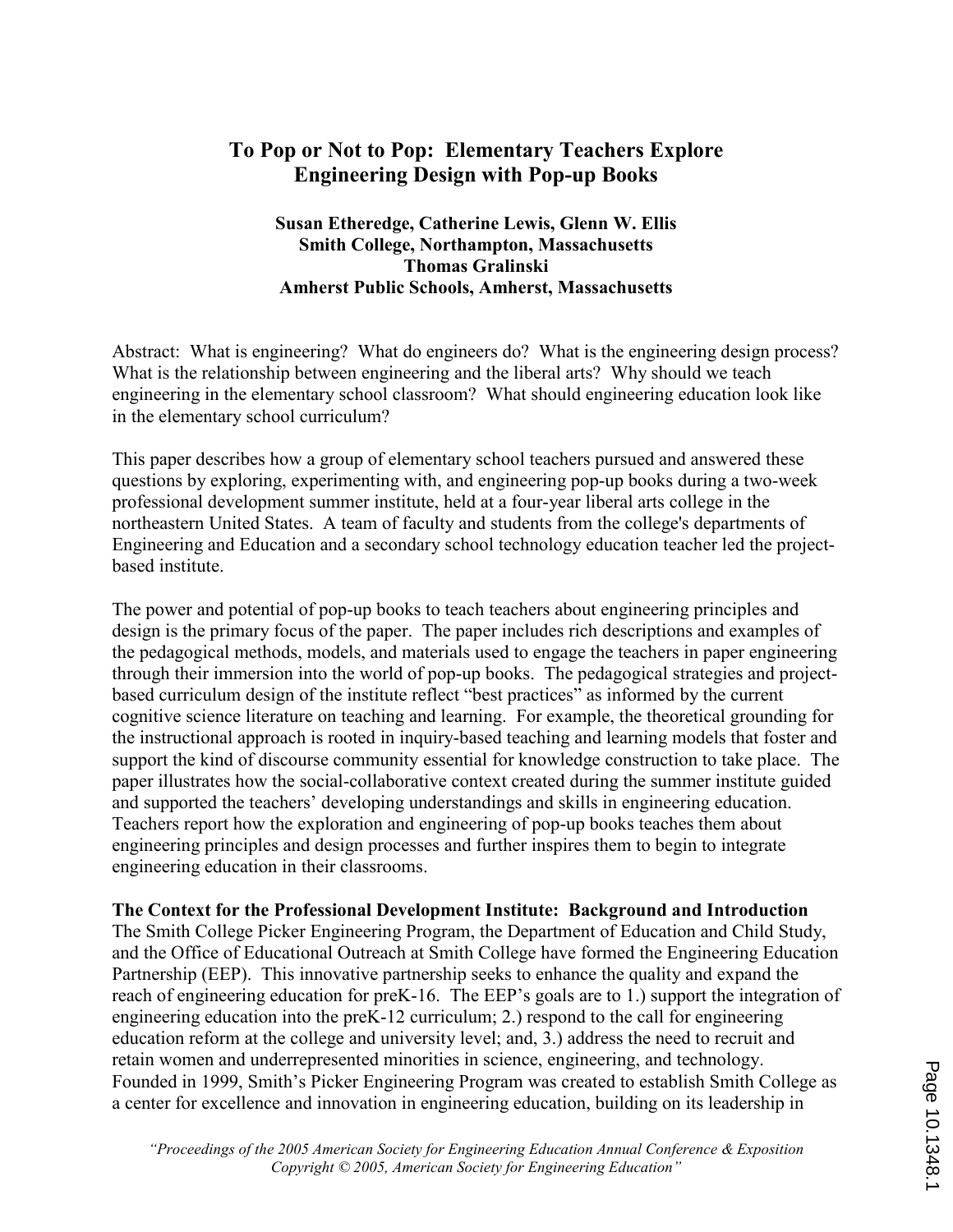supporting women and minorities in science and engineering. As the nation's largest liberal arts college for women, Smith College encourages students to excel in fields that women have not traditionally entered in large numbers, thereby offering a unique environment for engineering education. The Picker Program's faculty of eight, five of whom are women, share a common vision for engineering education reform.

Within the Department of Education and Child Study at Smith, research programs focus on education in the sciences, mathematics, and technology. The Department's undergraduate and graduate teacher preparation programs and the Smith College Campus School (preK-6), which serves as a laboratory for education research, provide fertile ground for developing and fieldtesting K-12 engineering education initiatives. Department of Education and Child Study faculty members are working closely with the Picker Engineering Program to ensure that best educational practices are followed in developing a learner-centered curriculum that is wellaligned with the Massachusetts Science and Technology/Engineering Framework (2001). Department faculty members similarly are looking to Picker Engineering Program educators for assistance in their efforts to prepare and support future teachers to teach engineering education.

The Engineering Education Partnership (EEP) is currently engaged in a number of initiatives to support the development and delivery of K-12 engineering curricula based upon the Massachusetts Science and Technology/Engineering Framework. By becoming the first state to adopt a statewide Science and Technology/Engineering Framework for K-12 education, Massachusetts is leading our nation in recognizing the need to integrate engineering into K-12 education. . Beginning in 2002, the Technology/Engineering Framework became a major mandatory component assessed by the Massachusetts Comprehensive Assessment System (MCAS) Test. Although the Science and Technology/Engineering Framework now exists, few teachers, curriculum coordinators, or administrators throughout Massachusetts are familiar with technology/engineering content or how it can be implemented in the classroom. The Engineering Education Partnership is focused to help meet this need by working closely with school districts to develop and field-test K-12 engineering curricula, develop a certification program in technology/engineering, and develop professional development opportunities for inservice teachers. Of greatest relevance to this paper is a focused effort to discern and develop successful engineering pedagogies, and to bring them to K-12 students and teachers. The Summer 2004 Institute for Educators at Smith is an example of this effort.

#### Description of Summer 2004 Institute and Participants

The 2004 Summer Institute for Educators entitled Designing the Future for Teachers: Engineering Education K-12, was held on the Smith College campus for eight full days in July. The instructional team for the Institute included Smith faculty from the Picker Engineering Program and the Education and Child Study Department, the Director of Educational Outreach at Smith, and the head of the technology/engineering department at Amherst Regional High School. Smith undergraduate students in Engineering and Education served as student research and instructional assistants during the Institute.

The Institute instructional team sent the call for teacher participants to school principals of public schools from western Massachusetts, as well as the principal of the Smith College K-6 laboratory school, the Campus School. Twenty-one elementary, middle, and high school teachers from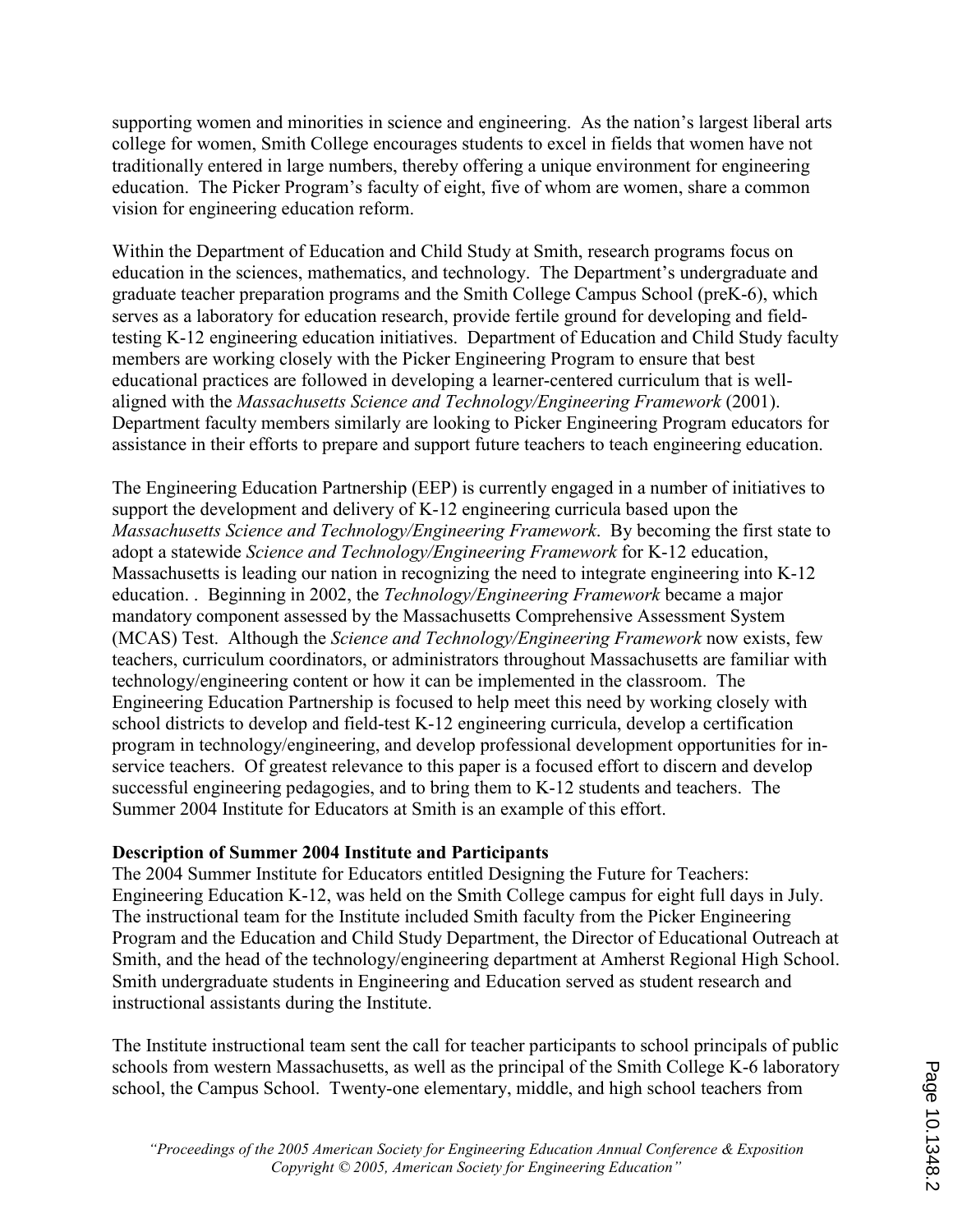urban, rural, and suburban western Massachusetts schools answered the call and participated in the summer professional development institute. They represented newcomers to the field of engineering education as well as those who already teach engineering. Each teacher participating in the Institute had a colleague from his or her school also participating so that they could support each other in their engineering education initiatives when they returned to their classrooms in the fall. The Institute instructors believe that teachers need this kind of built-in support network to support and sustain new pedagogical practices in their respective schools and classrooms.

Before attending the Institute, the teachers completed a questionnaire to provide baseline data of their current conceptions about engineering, their experiences teaching engineering education, and their expectations for the summer institute. Specifically, teachers responded to the following questions:

- Brainstorm a list of ways that problem-solving is integrated into your classroom.
- What's your perspective on engineering? What do engineers do?
- How does engineering connect/fit with what you currently teach?
- What are your expectations/goals for your work in the summer institute?

The Institute instructors outline the following intended learning goals for teachers who attended the 2004 summer institute:

- Become familiar with the field of engineering and the *Massachusetts Science and* Technology/Engineering Curriculum Frameworks;
- develop a basic understanding of the engineering design process;
- develop an understanding of engineering as a pedagogical tool that integrates various academic disciplines and provides a mechanism for contextual learning; and,
- understand the relationship between engineering and the liberal arts.

The Summer Institute program included hands-on activities such as laboratory explorations of Science Technology/Engineering Curriculum Framework content knowledge and delivery according to grade level, as well as applications of the engineering design process through a variety of small design challenges such as re-engineering a pill bottle to accommodate people with physical disabilities and designing the longest flying paper airplane. Dr. Domenico Grasso, the Director of the Picker Engineering Program, delivered a lively and informative talk to the teachers about engineering and the human spirit. Following Dr. Grasso's talk, the participants viewed a video entitled The Deep Dive, focusing on the nature of an engineering design workshop environment. The Institute participants and instructors also calculated their ecological footprints and took a field trip to the lifelong kindergarten laboratory at MIT and artificial intelligence laboratories at Harvard. During the last days of the Institute, each teacher was required to develop a curriculum plan to integrate engineering into his or her classroom during the 2004-05 school year.

Each participating teacher received a monetary stipend, professional development points, and seed money to use for his or her curriculum project during the academic year. In November 2004, the teachers returned to the Smith campus for one day to report on their progress applying their engineering curriculum plans in their K-12 classrooms.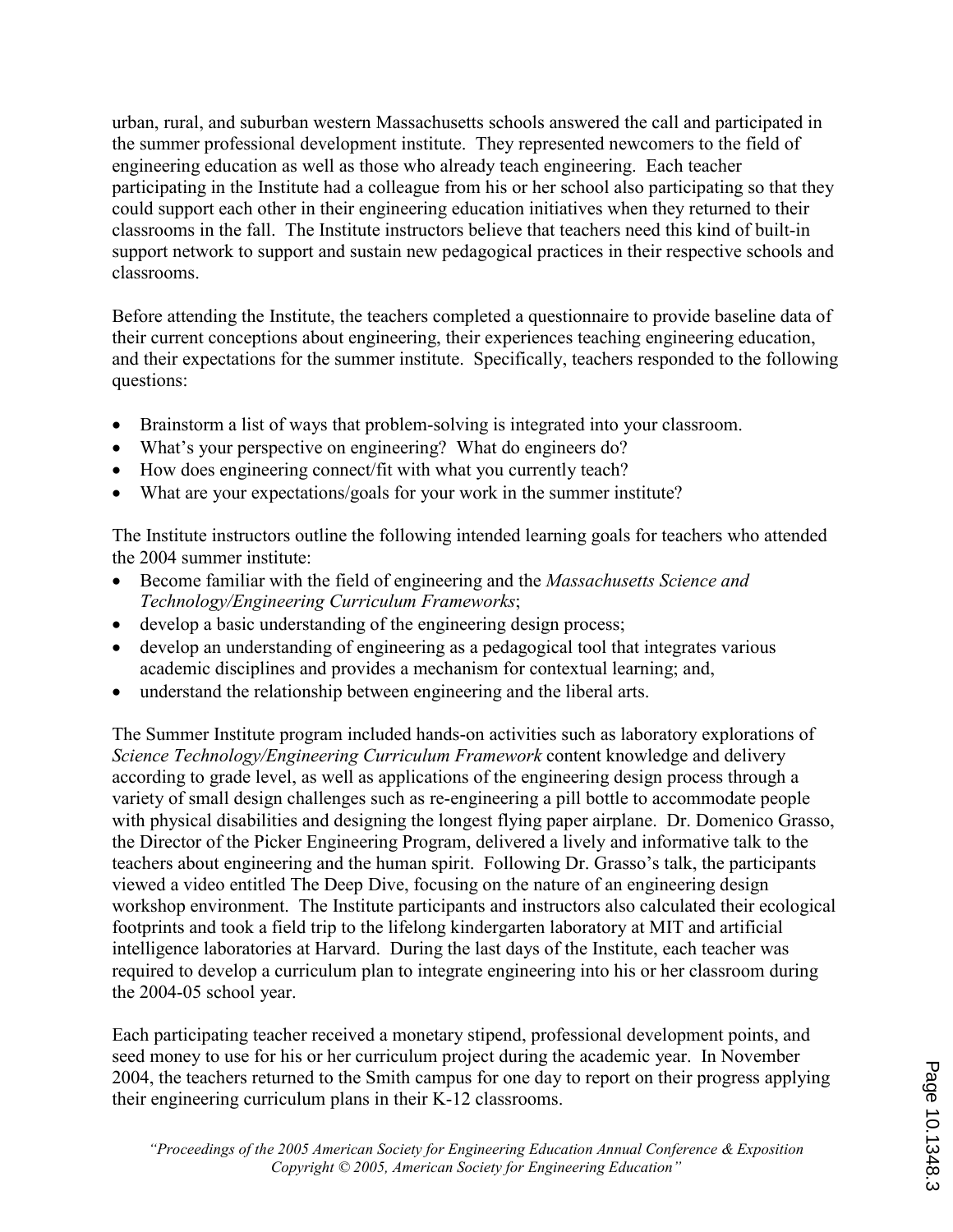Ten of the twenty-one participants were elementary school teachers, representing grades kindergarten through six from urban, rural, and suburban schools throughout western Massachusetts. One of the ten elementary teachers taught visual arts, K-6; another of the ten was a science specialist who traveled from classroom to classroom teaching science throughout the school year; and yet another was a reading specialist who provided support instruction for children experiencing difficulty with reading in all content areas. During the Institute, the ten elementary teachers participated in a special design project focused on the engineering of pop-up books. The paper will now turn to a discussion of this design project.

#### Theoretical Framework and Methodology

The pedagogical strategies and project-based curriculum plan for the pop-up book institute reflect "best practices" as informed by the current cognitive science literature on teaching and learning. In this section, we will describe the three theoretical underpinnings of these "best practices" as they were implemented in the project design: the role of prior knowledge in learning; the power of inquiry-based teaching and learning; and, the importance of supportive social contexts and discourse communities for learning.

#### Why pop-up books?

"What you know first stays with you…" So says Newberry award winning author Patricia Maclachlan in her beautifully written picture book, What You Know First. It is in this spirit that the project-based summer institute for teachers to explore engineering design through the world of pop-up books was born. The role of prior knowledge in learning is well established in the cognitive science literature (Resnick, 1983; von Glaserfeld, 1984). Prior knowledge and experiences impact learning. Learning happens when one's prior knowledge is challenged, deepened, reshaped, revised, and/or transformed, eventually resulting in conceptual change (Posner, Strike, Hewson, & Gertzog, 1982).

Elementary school teachers tend to see themselves as being confident and knowledgeable in the language and visual arts and less confident and knowledgeable in mathematics, science, and technology. This claim is supported in the anecdotal and empirical literature addressing math and science anxiety among novice and veteran elementary school teachers (Trujillo & Hadfield, 1999; Tobias, 1990). Exploring engineering through an immersion in pop-up books is a way of building on the teachers' prior knowledge and confidence in literacy and the world of children's books. Our goal was to introduce teachers to technological literacy in engineering by building on their strengths and experiences in verbal literacy, thereby connecting the liberal arts and humanities to engineering. The pop-up book became the tool for introducing, teaching, and applying the engineering design process.

It is not that pop-up books are novel (pun intended), but we believe that the ways in which we worked with teachers to explore engineering through a pop-up book immersion experience are novel. Pop-up books have long fascinated children and adults alike, arousing their curiosities and inviting them to play and problem solve. The pop-up mechanisms in such books produce a plethora of intriguing possibilities and movements such as rotation, reflection, pulleys, and enlargement. We used the mechanisms of paper engineering to invite teachers into the engineering design process, with a sense of playfulness and intrigue. Using the pop-up book as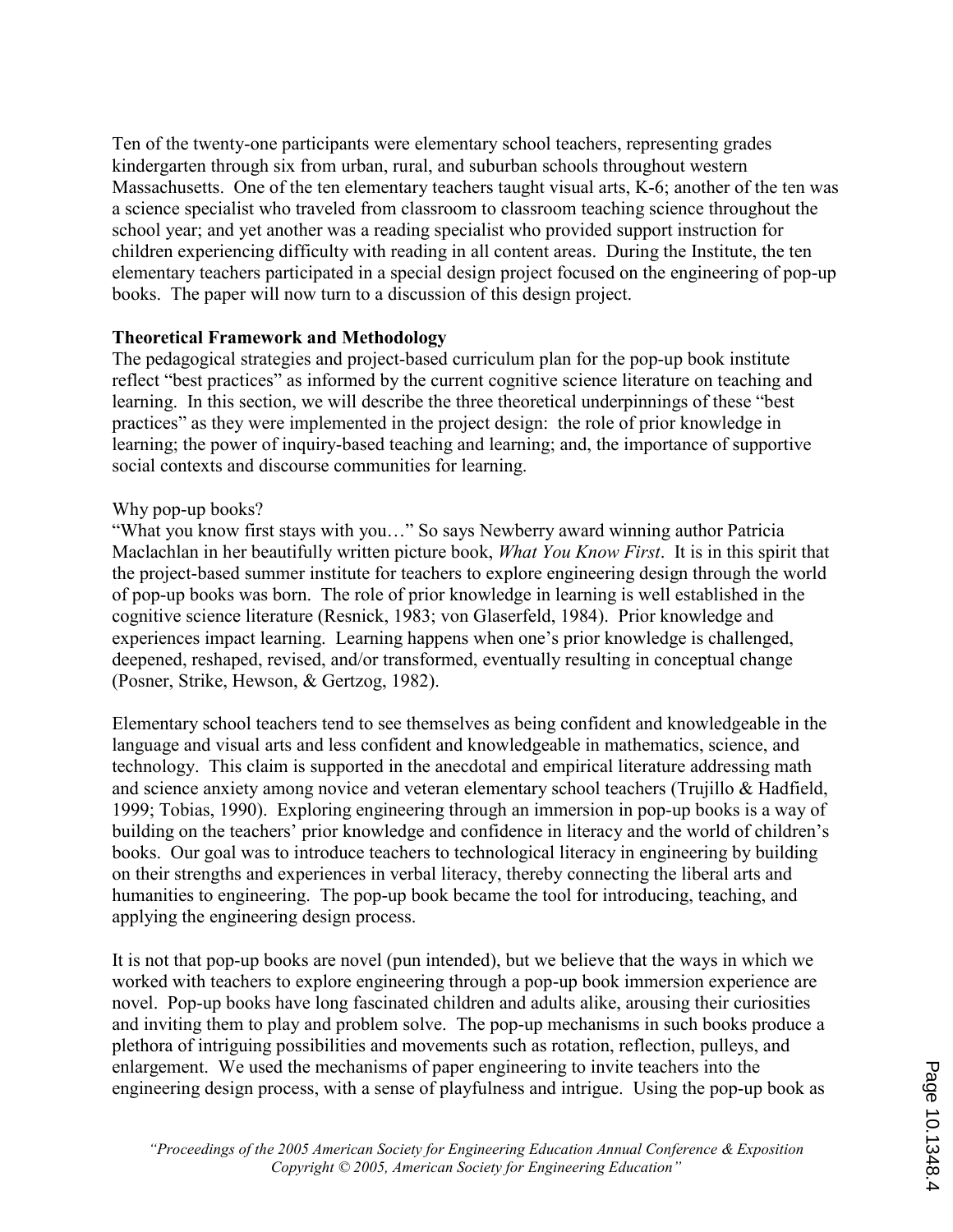an instructional tool helped to connect engineering to other parts of the elementary school curriculum, thereby making meaningful and authentic connections to the teachers' "real classroom worlds" and helping them see the interdisciplinary possibilities and potential.

The anecdotal research on teaching and learning in elementary school science, technology, and engineering is replete with teachers' calls for authentic and meaning-based professional development experiences. The ASEE K-12 website presents the following statement on its introductory webpage: "Many teachers agree that hands-on learning is the best method for attracting more students to engineering. Interactive experiments and lessons help make engineering come alive for students. Engineering education needs to become less theory-based and more context-based, to demonstrate engineering's relevancy in the 'real world.' While many teachers do believe engineering is important in their classrooms, they often do not have the time or resources to implement engineering lessons. A more 'interdisciplinary approach,' whereby a technological spin is added to other subjects, and vice-versa, can allow teachers to add engineering without drastically altering their lesson plans. This can add to the hands-on nature of the lessons as well, making engineering fun for students."

The pop-up book immersion engaged teachers in such active, hands-on, constructive experience. Our intention was to model an inquiry-based teaching and learning climate for the teachers in which experimentation, discussion, and collaboration were central. The use of inquiry-based teaching methods occupies a prominent position among recommendations for reform and improvement of science curricula and instruction (American Association for the Advancement of Science, 1993; National Research Council, 1996; Massachusetts Science and Technology/Engineering Curriculum Framework, 2001). Science education reform initiatives at both national and state levels consistently call for "inquiry-based teaching and learning." The National Science Education Standards (1996) advocate inquiry that goes beyond "science as a process," or just the learning of skills associated with the scientific method, such as observation, inference, and experimentation. Instead, the Standards promote the "processes of science," requiring students to develop an understanding of science by combining process and knowledge through the use of scientific reasoning and critical thinking. The Standards specify for grades K-12 the development of understanding about and abilities necessary to do scientific inquiry. State curriculum frameworks also emphasize inquiry. For example, The Massachusetts Science and Technology/Engineering Curriculum Framework (2001) calls for "lifelong learners who are able to use the methods of inquiry to participate in scientific investigation and technological problem solving".

The theoretical grounding for this project-based pop-up book instructional approach is also rooted in an inquiry-based teaching and learning model that fosters and supports the kind of discourse community essential for knowledge construction to take place. Bereiter and Scardamalia (1997) discuss and describe scientific inquiry as consisting of a set of commitments. Their contention is that what distinguishes science is not a method but rather the way scientists conduct themselves as a community. In particular, the scientific community is committed to advancing their shared understanding. The notion of a community of scientific inquirers who subscribe to these commitments should be part of the explicit goals of teaching inquiry.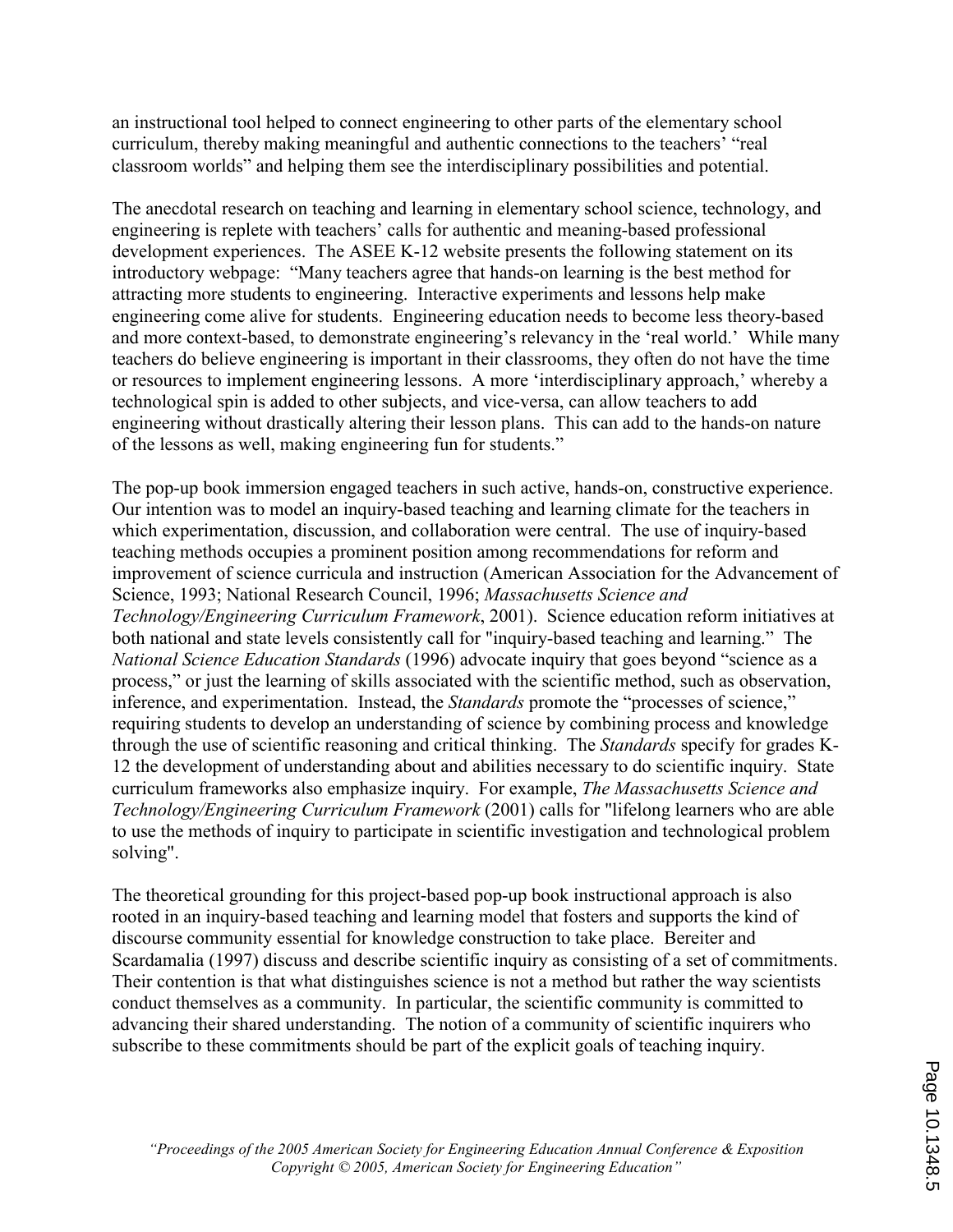Bereiter, Scardamalia, Cassells, and Hewitt (1997) describe scientific inquiry as a set of commitments shared by the participants in the enterprise. Their contention is that helping learners grasp the nature of these commitments is an essential outcome of instruction which purports to teach scientific inquiry. They cite four specific commitments that are essential for discourse intended to advance knowledge (pp. 333-334):

- 1. Participants must be committed to mutual advances in understanding.
- 2. Participants must be committed to framing questions and propositions so that evidence may be brought to bear on them.
- 3. Participants must be committed to expanding discussion from the facts and ideas that the community already accepts.
- 4. Participants must be committed to being open to having one's ideas challenged.

Incorporating these discourse considerations into classroom instruction means that teachers must take into account not only individual student's understanding but how the students-as-scientists conduct themselves as a community. This entails planning for a classroom culture where discourse is a natural occurrence. Needed are regular opportunities for students to engage in meaningful discourse. Moreover, it means planning to instruct students in the commitments necessary for this discourse to be "scientific". These instructional considerations are prominent in the guidelines we have developed for designing inquiry units.

We worked hard to create a social-collaborative context during the summer institute that would guide and support the teachers' developing understandings and skills in engineering education. Seeking an instructional approach that would nurture this awareness and type of learning led us to employ Brown & Campione's (1996) Facilitating Communities of Learners (FCL) as an instructional model. At the heart of FCL, students engage in research, in order to share what they have learned, in order to perform a consequential task. This cycle of research-share-perform meshed perfectly with what we were trying to achieve. FCL helps teachers create the classroom atmosphere in which a community of inquirers can flourish.

These methods are also grounded in design-based research methodology (The Design-Based Research Collective, 2003), reflecting The Collective's five characteristics of design-based research:

- 1. The central goals of designing learning environments and developing theories or 'prototheories' of learning are intertwined.
- 2. Development and research take place through continuous cycles of design, enactment, analysis, and redesign (Cobb, 2001; Collins, 1992).
- 3. Research on designs must lead to sharable theories that help communicate relevant implications to practitioners and other educational designers (cf. Brophy, 2002).
- 4. Research must account for how designs function in authentic settings.
- 5. The development of such accounts relies on methods that can document and connect processes of enactment to outcomes of interest. (The Design-Based Research Collective, 2003, p.5)

Our research methodology draws on Collins' discussion (1999) of design-experiment methodology. Collins notes that there are three types of variables in design-based research: 1. Climate variables, such as engagement of learners, cooperation among learners, and risk taking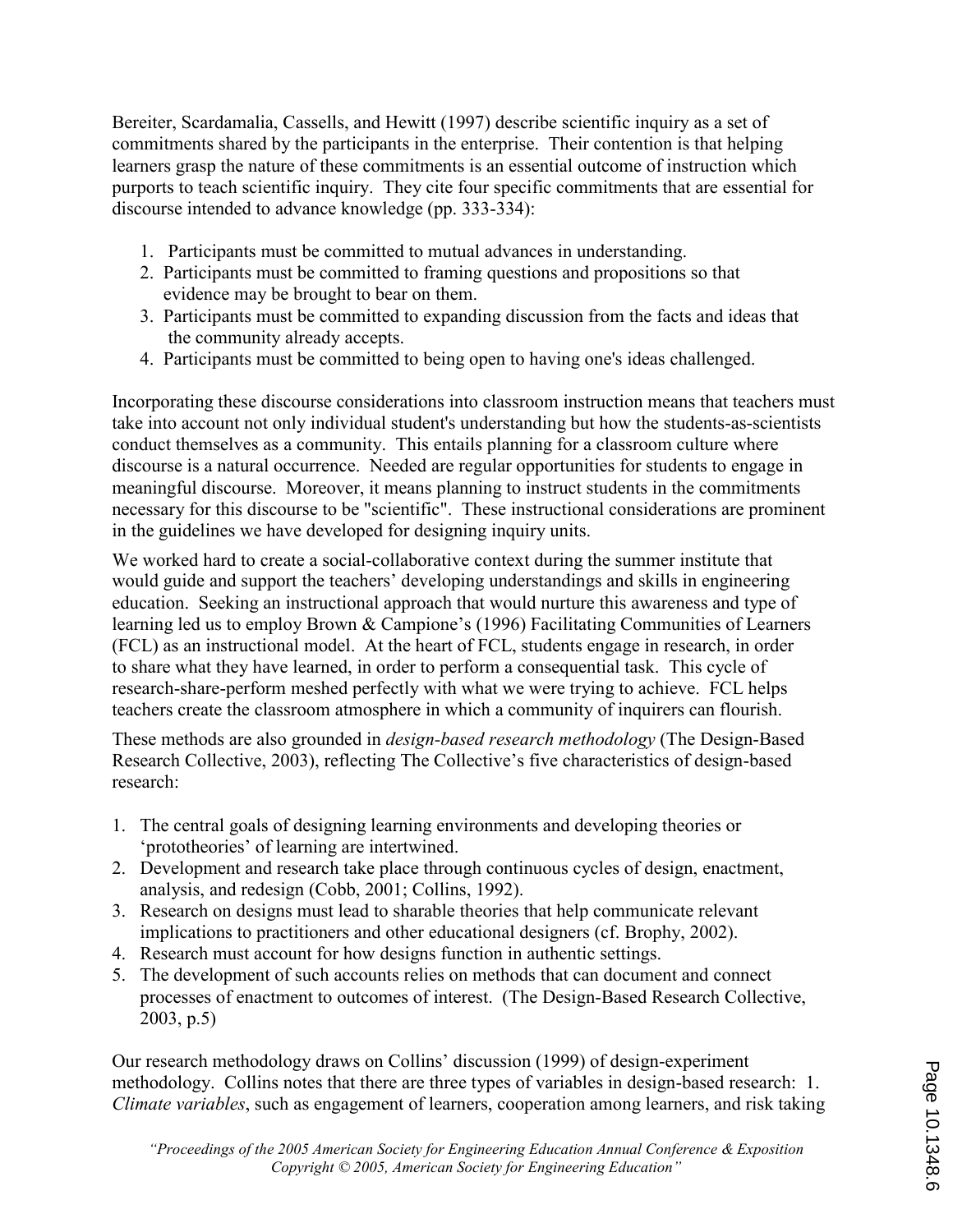by learners; 2. outcome variables, including the learning of knowledge, skills, strategies, and dispositions; and, 3. *system variables*, such as spread of sustainability and ease of adoption. Collins asserts that "climate variables can be studied by observation, interviews, and surveys; outcome variables can be studied by giving pre- and post-tests or evaluating performances and, system variables can be studied by follow-up observations, surveys, interviews, and longitudinal studies" (Collins, 1999).

Thus, a considerable proportion of the theoretical framework underlying the creation of this approach to teaching inquiry is grounded in sophisticated conceptions of the meaning of inquiry and in instructional theory that supports the development of understanding through design-based projects, pursued in social-collaborative contexts in which teachers are expected and encouraged to work together and talk aloud about their developing understandings, struggles, and successes.

## Chronology and Description of the Pop-up Book Design Project:

We began the weeklong concentration on pop-up book engineering with a Gallery Walk of popup books. We selected twenty pop-up books representing a good variety of theme, form, and technical sophistication. (See list of books in Appendix A.) The pop-up books that we used were chosen specifically to give the teachers a look at the wide variety of mechanisms and book subjects that are available. For the Gallery Walk, we set the books on a very large square table so that teachers could move freely from one to the next. There was enough room to open the book and explore its contents and for teachers to reflect in their notebooks. We told teachers that there would be no talking or sharing during the Gallery Walk, that this was intended to be a singular activity to provoke close looking and reflection.

To foster their thinking in three-dimensional ways, the teachers looked closely and kept a list of the many and varied forms, techniques, and structures used to create the design and mechanics of the pop-ups. After this initial period of exploration, the teachers discussed what they had observed. They talked about the various mechanisms such as wheels, supports, hinges, tabs, and sliders, and they also discussed the effect that the pop-up illustrations had on the text itself. They discussed the idea that pop-ups enhance the relationship between the reader and the text by making the reading process more interactive. They also noticed that in some cases, the illustrations were clearly the main focus of the book to the point that the text seemed to be an afterthought. Furthermore, pop-ups sometimes added to the learning goals of the book by allowing the reader to see and experience a given subject in three-dimensions rather than through the typical illustrations of the picture book format.

On this same day, teachers received the materials that they would be working with for the rest of the week, as well as a copy of the book *The Elements of Pop-Up* by David Carter and James Diaz (1999). This Carter/Diaz book serves as an excellent resource for creating pop-ups by outlining and providing working examples of the basic elements and mechanisms of pop-ups, such as parallel folds, angle folds, wheels, and pull-tabs. After the teachers had a chance to look over the book, we assigned each teacher a partner and gave them their first design challenge: Recreate one of the pop-ups featured in the book by using the process of reverse engineering. We defined "reverse engineering" as the process of "inspecting an existing product to look for engineering or design features that can be incorporated into one's own product" (patentcafe.com). Each design team was to choose one of the pop-ups shown in the book and create a working model of it.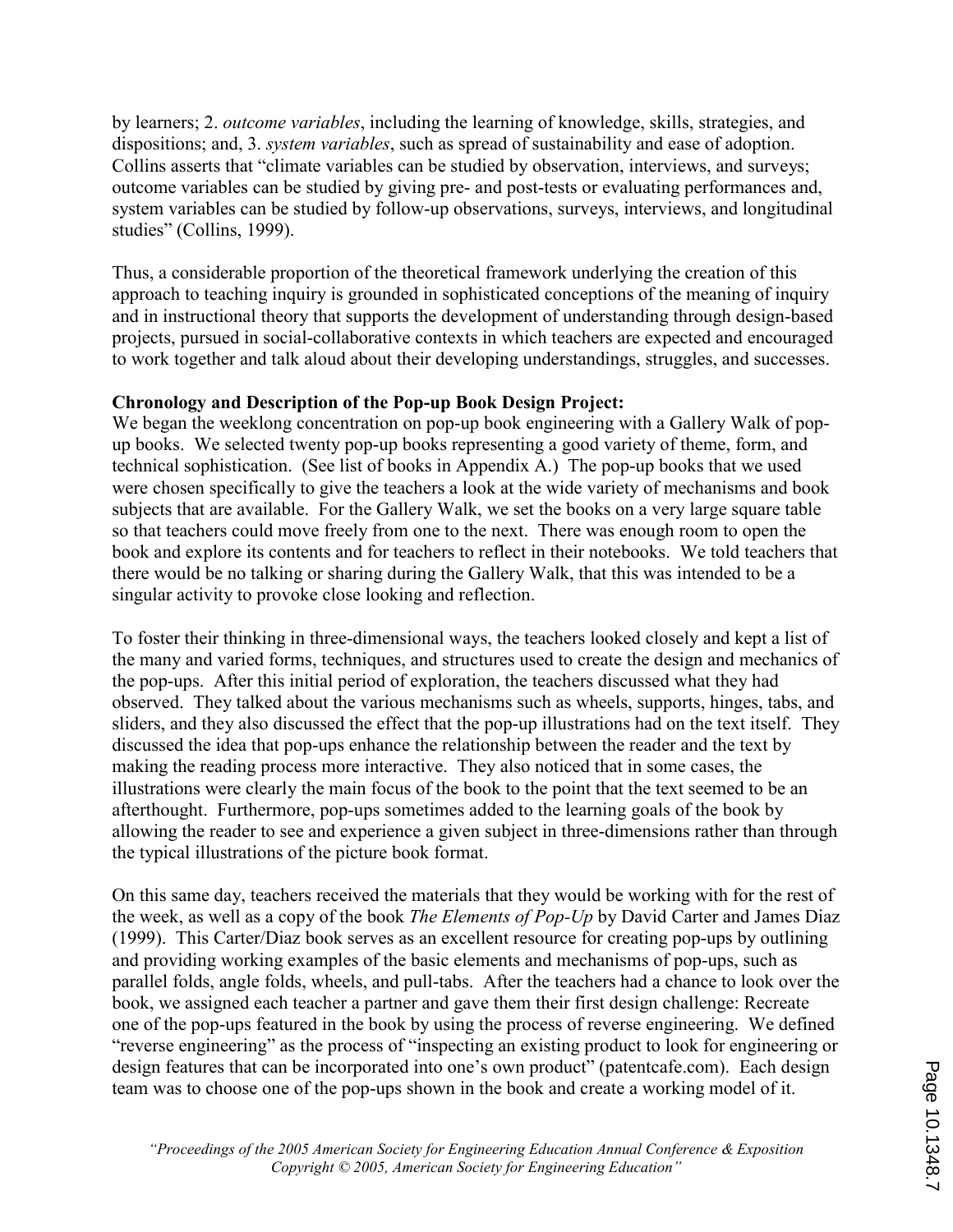They were to avoid the ones that had a star next to them indicating they were easier models to complete. This experience allowed teachers to go through the engineering design process from defining the problem to developing a prototype, testing it, and finally refining if necessary, all while communicating with a design partner. After each of the teams successfully created a popup model, they shared their successes and struggles with the rest of the group.

On day two, we introduced the teachers to the pop-up engineering project that they would be working on for the remainder of the week. The goal was for each teacher to take a double-page spread of a children's book (chosen by us), and convert it into pop-up form. The book we used was chosen for its charming text, its wonderful yet simple illustrations, and its pop-up potential. After a lively read aloud of the picture book, teachers were given envelopes at random that contained the original spread from the actual book, several photocopies of the pages, as well as the form for the final page. They were to look first at the illustration(s) on their pages and brainstorm possibilities for movement and pop-ups. We gave the following Engineering Design Challenge to each teacher:

- After receiving your page spread, brainstorm ideas of how you may want to set up your page. What do you want to move? How will the page be set up? What kind of mechanisms/pop-up elements would you like to incorporate? The Carter/Diaz book may help you generate ideas.
- Switch pages with your design partner and brainstorm ideas of how you would design his/her page if it were assigned to you.
- Have a discussion with your design partner about the ideas that were generated for both page spreads. Be sure your plan is "doable." That is, it should not be too easy or too difficult, but it should involve at least one aspect that will be a challenge to you.
- Sketch your ideas into a "workable layout". This should show placements of objects, as well as ideas of how they will pop. The Carter/Diaz book should be used as a resource during this entire process.
- Share and discuss your layout with your design partner.
- Create a plan of action for how to proceed.
- Get Popping!

As the teachers worked towards developing their final design, they traveled through the engineering design process (see Figure 1). They developed and tested prototypes, communicated their successes and struggles with their design partners and the larger group, and ultimately created the page that would be contributed to the final pop-up book. Throughout this design phase, teachers consistently confronted and worked though various engineering problems, such as: How can I make this pop from the page? How can I make this piece move across the page without it interfering with this other part? What can I do with this piece of the picture?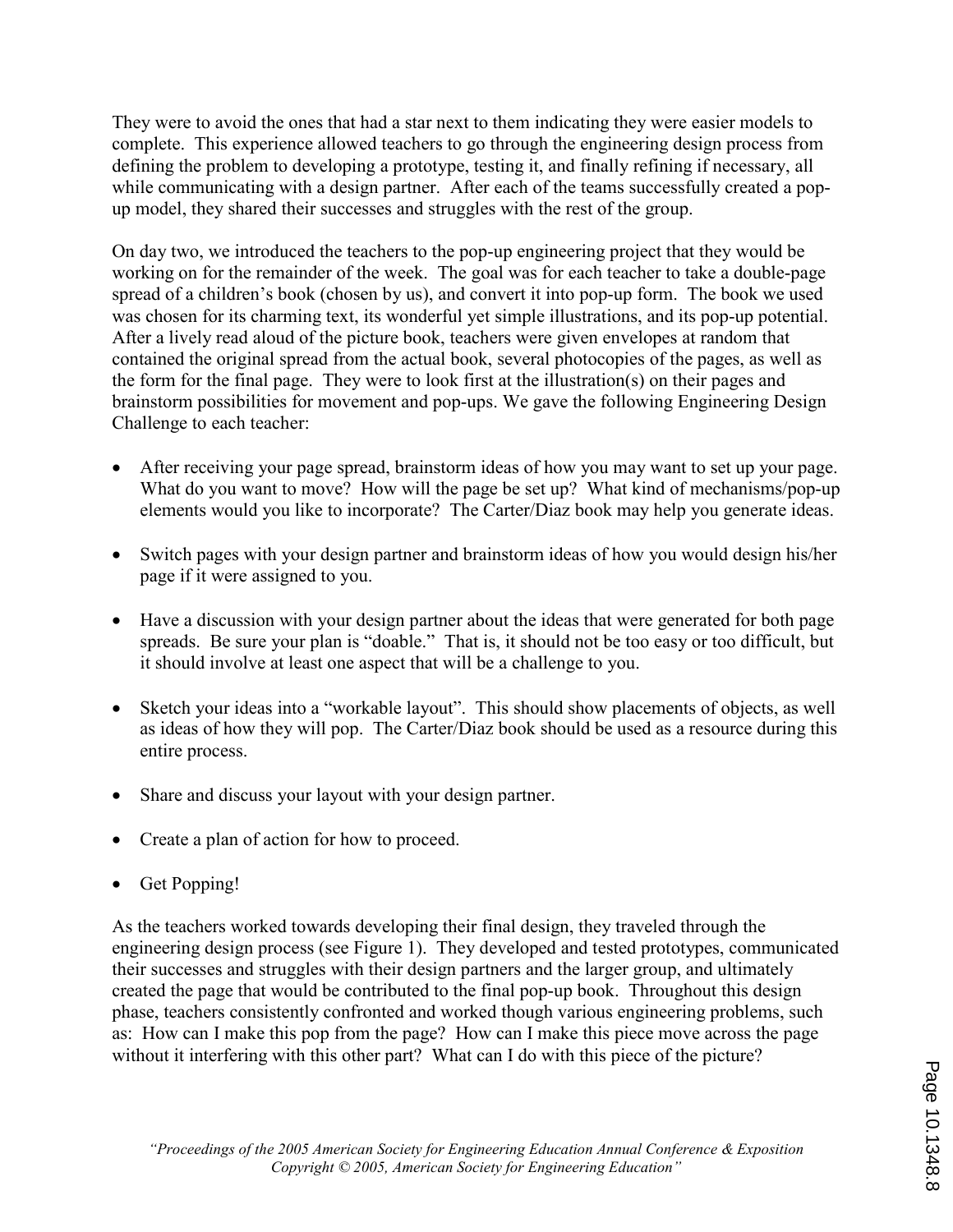The final product was an eclectic collection of pop-up mechanisms, each with its own unique style and charm. (The final pop-up book and photographs of the teachers engaged in each piece of the design project will be presented at the ASEE paper presentation session.) For example, some pages were activated by the opening of the page, and others required certain actions by the reader such as pulling a tab or lifting a flap. While still honoring the original story, the newly engineered book is quite different in feeling and appearance. The static picture book format of the original has been transformed into an interactive, dynamic, three-dimensional experience. It is a testament of the learning of engineering principles and processes through the wonder of popup books.

#### **Results**

The overall success of the July 2004 Summer Engineering Education Institute for Educators (serving twenty one elementary, middle, and high school teachers) is evident with the following results:

- -- Familiarity with the field of engineering jumped from 19% to 71%.
- -- A basic understanding of the engineering design process--increased from 19% to 100%.
- -- A basic understanding of engineering as a pedagogical tool--increased from 10% to 95%.

-- A basic understanding of the relationship between engineering and the liberal arts--increased from 10% to 100%.

- -- The intention to teach engineering as part of course curricula increased from 55% to 90%.
- -- 100% of participants found the course "very useful."
- -- 95% of participants rated the course "excellent" (5% rated it "very good").
- -- 100% would recommend it to others.

Specifically, we asked the elementary teachers to respond to and reflect on the pop-up book project. The protocol for this reflection was as follows:

1. Reflect on your process during the pop-up experience: What were your challenges and constraints? How did the Engineering Design Process apply to your work? What did you learn (concepts, skills, habits of mind, affects, etc.)? How might you apply, integrate, and/or use popups in your classroom?

2. Begin to draft a plan-of-action for curriculum development in your classroom, based on your work in this Summer Institute for Engineering Education.

3. We would like some feedback on the pop-up workshop. As we look ahead to refining and repeating the pop-up workshop design and experience, what should we keep, delete, revise, add, etc.?

Following is a sample response, written by a grade three teacher. The themes present in this teacher's reflection and assessment are representative of the sample at large:

## 1. Reflect on your process during the pop-up experience: What were your challenges and constraints? How did the Engineering Design Process apply to your work? What did you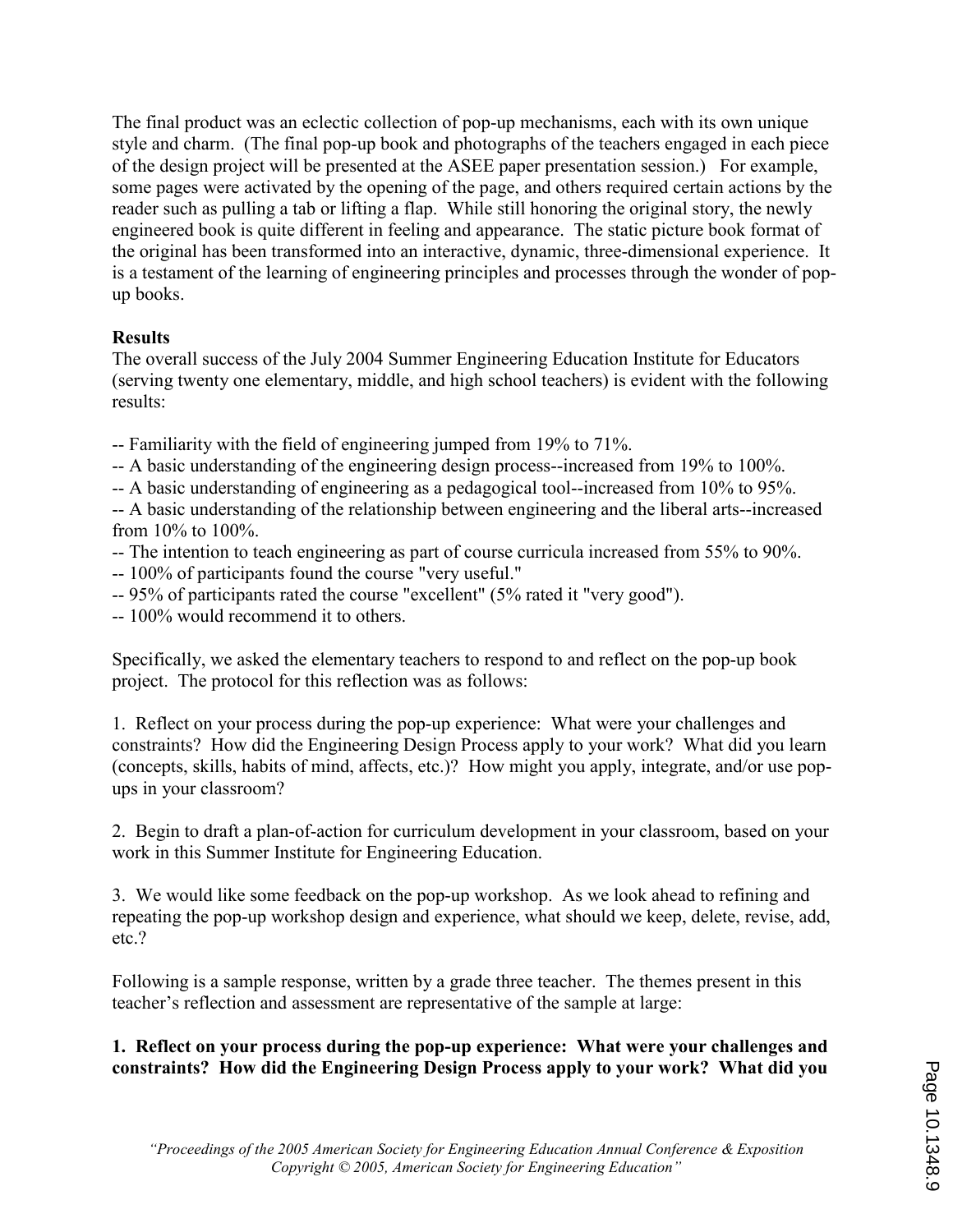#### learn (concepts, skills, habits of mind, affects, etc.)? How might you apply, integrate, and/or use pop-ups in your classroom?

The third grade teacher responds:

(A poetic response)

Gallery Walk Beauty and genius To notice Forms, techniques, formats, structures Of design and mechanics. (Mechanics?) Yes, mechanics.

"Oh no!" I think. "I don't know anything about mechanics! I'm mechanically illiterate. How will I even know what to look for? What am I supposed to be paying attention to?"

Reverse engineering Go back Figure it out What makes it POP UP? Shiny new books And a toolbox to help Explore Parallel folds Angle folds Wheels and pull-tabs Movement from kinetic energy (Kinetic energy?) Yes, kinetic energy.

Maybe I can figure this out...with a partner...with support...with time to experiment and play and with a little imagination

Design challenge of the week Felix Feels Better But I don't. I'm worried Self-doubt and uncertainty But planning helps and so does sharing Then get to it With lots of support With time alone With time to Clarify the problem Research it

Page 10.1348.10Page 10.1348.10

"Proceedings of the 2005 American Society for Engineering Education Annual Conference & Exposition Copyright © 2005, American Society for Engineering Education"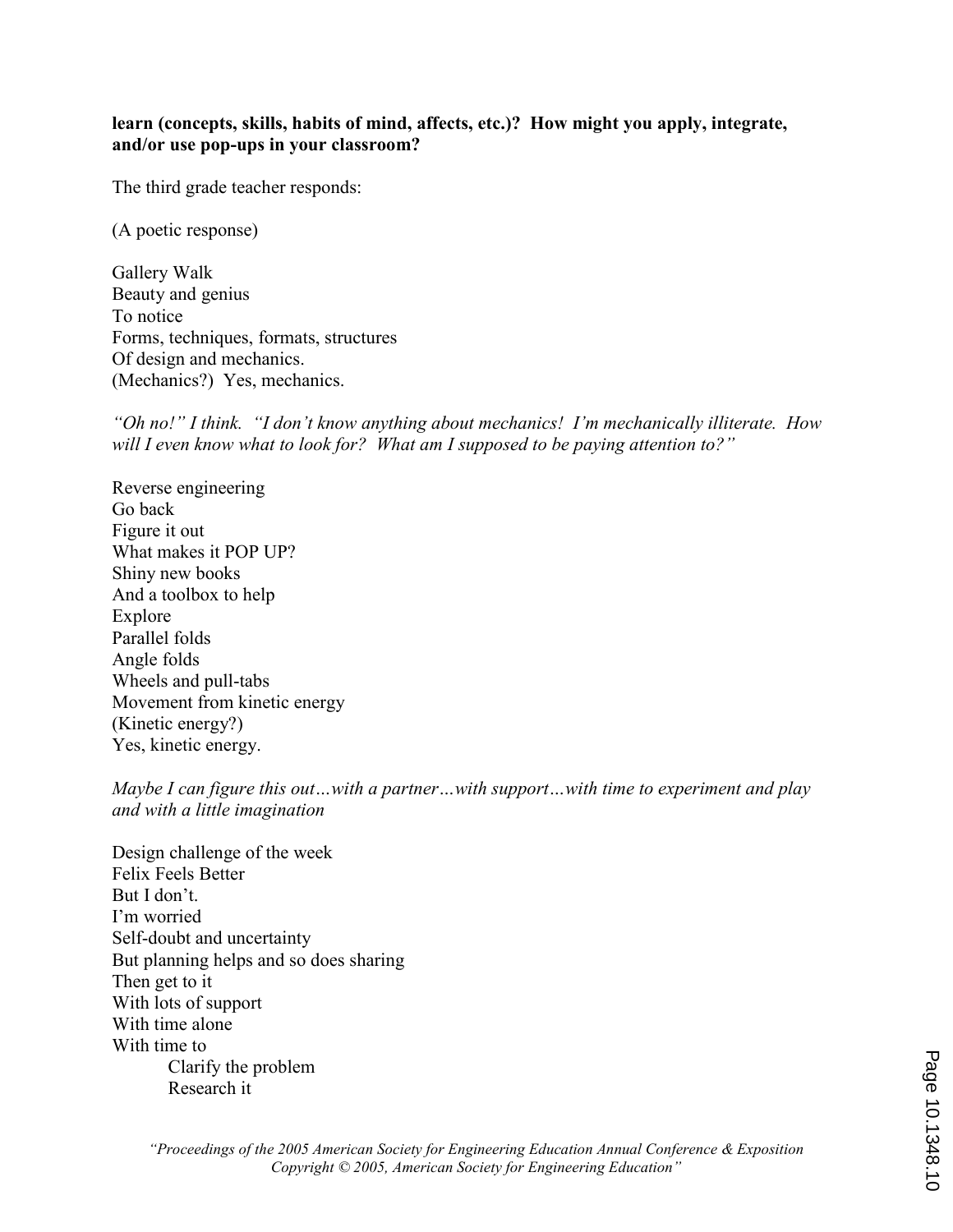Think of possibilities to develop solutions Select the best at the moment with advice, suggestion, and support from others Construct prototypes to Test…placed in position… And evaluate in relation to the book gutter and to the energy produced Satisfied? Or re-design?

Which mechanisms will I use? How are they made? Where will they go on the page? Wait...isn't that engineering? Isn't that the Design Sequence in the Frameworks? Maybe I am getting this. Maybe I can figure out what I'm supposed to be paying attention to. Maybe engineering can offer me another way to look at the world and consider how things work.

The finished product and deadlines approach. Templates help, but still Cutting and scoring and attaching At angles for impact and interest Overwhelm even at night At home in my own head So hard to visualize We've heard from IDEO that "Being playful is key to being innovative." I'm not being playful enough Where's my innovation? Popped-out perhaps, by insecurity; perhaps, but the pressure to finish.

#### Why is this so hard for me? I'm not feeling very artistic or creative. So much trial and error and tinkering! Will I let the group down? Will my page hold up to the high standards and expectations we've generated from our excitement this week?

Nearing the end, accomplishing tasks I've set. Gaining some confidence from small successes, Momentum to go on To invent new ways Less reliant on following recipe More comfortable trying something new Being playful… Innovating an angle pull-tab! Thinking of how I could redesign improvements… But, for now, satisfied that I've learned Lessons about engineering and movement and energy Lessons about myself, about teaching and learning, about my students

I think the poem conveys many of the challenges and constraints I faced during this project. I guess I both surprised and disappointed myself, but mostly, I learned a ton! I have a renewed respect and empathy for the struggles of the novice learner. I was again made conscious of how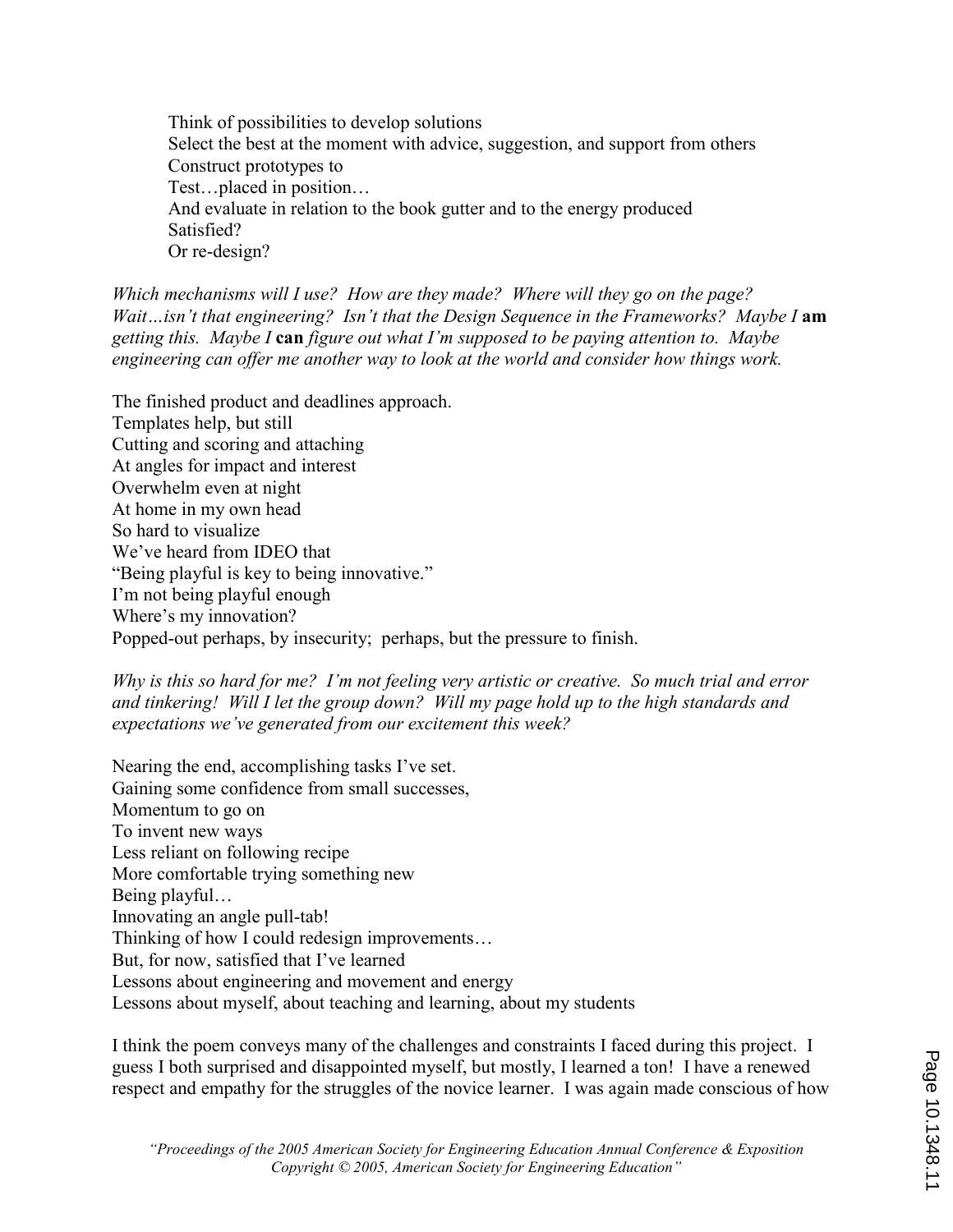frustration plays a role in learning, and how much satisfaction comes from the struggle when the frustration is not allowed to move to despair. I appreciated the freedom/responsibility I was given to "challenge myself," because I could enter at my own level and set my own goals. That helped me persevere and control the difficulty.

Every stage in the Engineering Process applied directly to my work in many ways.

## To identify the problem,

I brainstormed possible places on my page where I could incorporate movement

## To research the problem,

I sketched and planned and referenced my print-resources (our new books!)

#### To develop solutions,

I gathered ideas from my own planning and from my partner's advice/suggestions

## To select the best solutions,

I thought about what was do-able and what appealed to me

## To construct prototypes,

I used scrap paper, tape, templates, and lots of trial and error This stage was crucial, and made all the difference to me to help me develop some confidence…Low stakes, low risk

## To test and evaluate,

I worked and reworked my prototypes and tried them out in mock-ups

## To communicate my solution,

I shared with partners and classmates, as I sought advice and suggestions at the prototype-stage

## To redesign,

I had to analyze the glitches that I found as I was sharing my design. Using the results from those prototype trials, I knew what needed to be resolved, and I tried new solutions.

I learned directly and authentically from being immersed in the Engineering Process. Besides all that I've already described, I also learned concepts about physical science, specifically the idea of kinetic energy. Prior to this experience, I never even knew that pop-up books were even remotely related to physical science. As a way of thinking, this experience has opened my eyes to new possibilities. I am paying attention to how everyday-things work, and how they are constructed. Science and math in service to humanity…

I have a few initial ideas about how I will apply, integrate, or use pop-ups in my classroom. These include: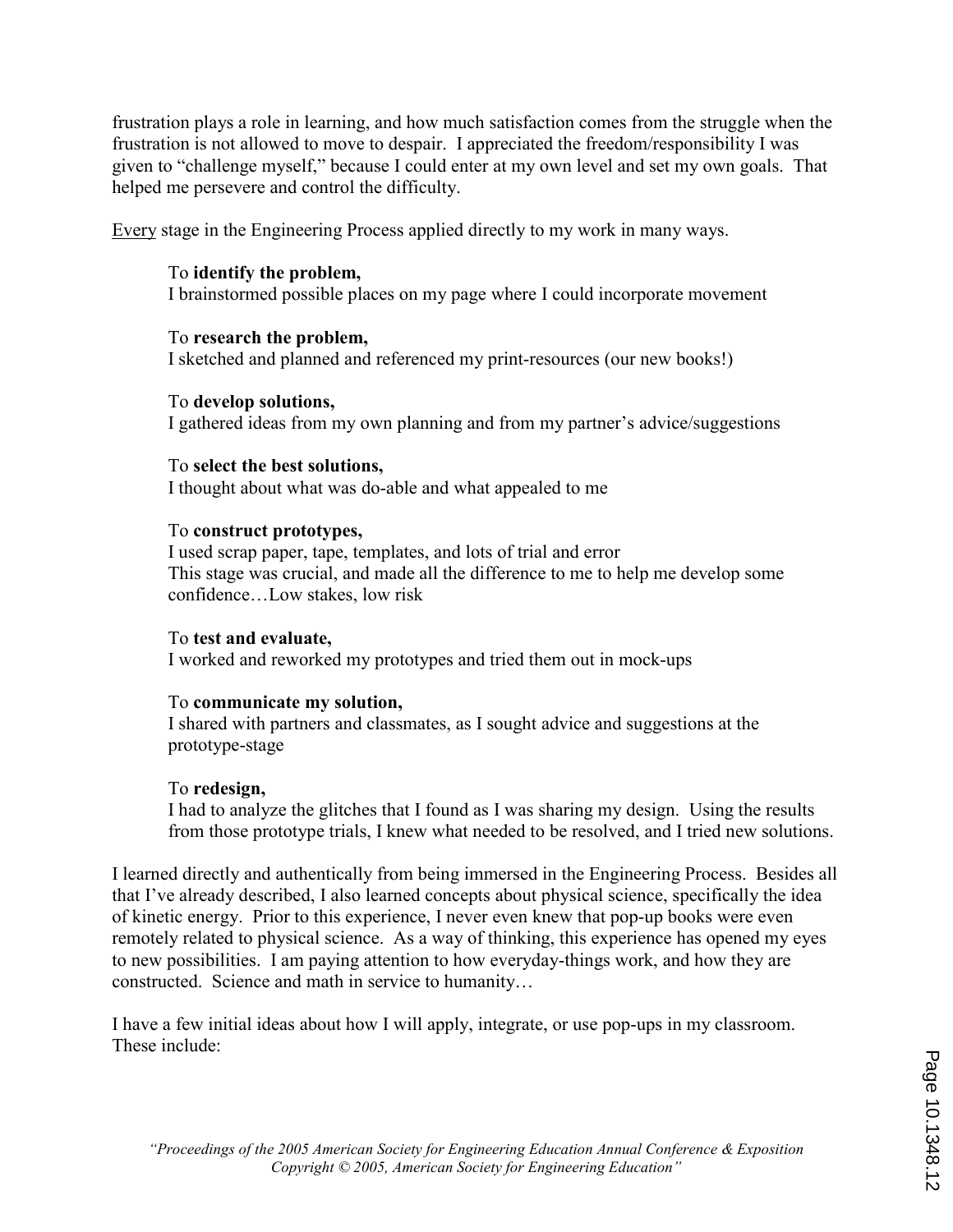- Early in the year, using paper engineering to familiarize my students with some basic folds of pop-ups (to be used during the year in other projects), to introduce the idea of studying and noticing movement, and to introduce reverse engineering, leading to an ongoing "deconstruction unit."
- Using some paper engineering to create class books or displays related to content areas we study (for example, animals of the Connecticut River Valley, river features, and language arts connections). I especially like the idea of students using paper engineering to help them learn about, for instance, how an animal's body construction determines its movements. ("How does an eagle's beak work?" or "How must a fish's fin be attached/constructed if it moves like that?") I also like the idea of having students design paper movements to model the movement of water. After they research specific river features, I usually have them draw a diagram of them; but the problem has been the static constraints of the 2-D representation. Now, I'm thinking of how some pull tabs might allow students to represent the direction and flow of water down a waterfall, over rapids, through meanders, or in a flood. The dynamic nature of water flow had been missing from my students' representations, but now I'm seeing some new possibilities that will help them learn more deeply about their river features as they confront the challenge of trying to replicate it with paper engineering.

#### 2. Begin to draft a plan-of-action for curriculum development in your classroom, based on your work in this Summer Institute for Engineering Education.

Besides the above application of pop-ups in my classroom, I am looking forward to developing curricula based on the work we have done in this Summer Institute for Engineering Education. My school colleagues (who also attended the Institute) and I will continue to collaborate and support each other in our own individual applications, but also, we are looking for ways to coordinate students' experiences with this from K-6. We realize that we are not necessarily looking to add new content to what we already have, although in some cases we might take that route. Right now, we are starting small, and looking for ways to integrate and highlight these ideas in what we already do, and, in some cases, extend and explore new possibilities.

So far, we have discussed some of the following, which includes both general and specific plans:

- Playing around with the idea of **movement** as an organizing concept. What do students notice about how things move? What questions do they have? What explanations can they offer? How do these fit into our planned content and inquiry units? This connects well to our river work and to pendulums.
- Taking the year to learn what to pay attention to as students interact with these ideas and experiences. Now that we have an increased awareness about engineering content, what might we notice about our students' interaction with it?
- Emphasizing the qualities of/nature of materials. This seems very important in the development of engineering knowledge, and there are many ways that I could emphasize observation, description, and analysis of materials in the river study (rocks, soils, etc.) and other aspects of my classroom.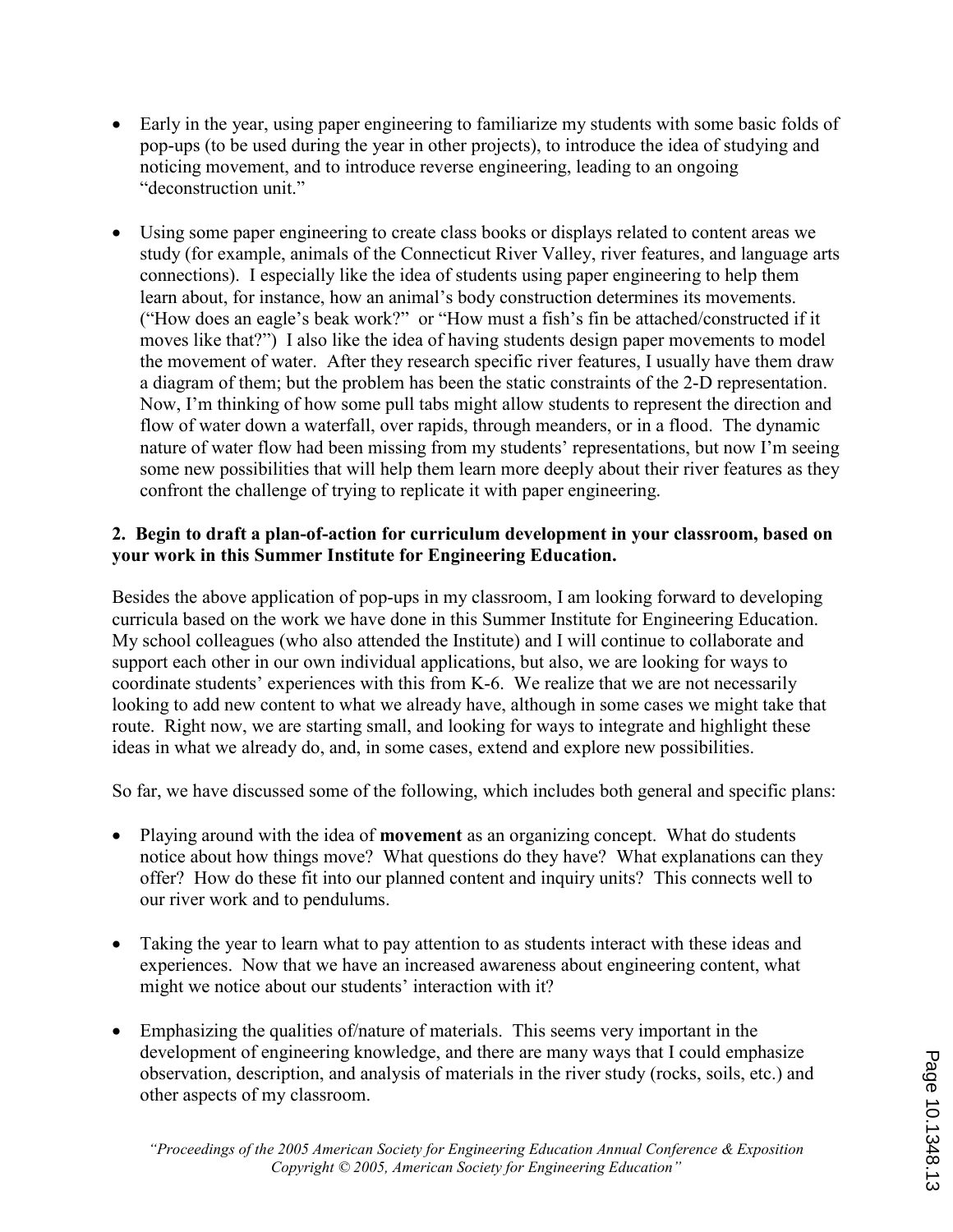- Making more explicit the Engineering Design Process across the curriculum. Really, that cycle is so present already in everything we do in the content areas, in work with metacognitive strategies and reflection, and in the social curriculum. Just connecting the process to that structure will connect students to important engineering ways of thinking. For example, this year, when I have students create a river, I will implement the ideas of the Design Sequence to help shape that experience.
- Providing students with opportunities to "tinker" and find inspiration through their "tinkering." All the people we met this week who were involved in engineering had this habit of mind and could recall it as an early formative experience. Since I don't come by this naturally, I have an obligation to my students to more planfully and consistently provide for it. I hope to create a "deconstruction" strand for independent exploration and focused work. This will include "dissection-like" experiences in taking things apart, observing and drawing them, analyzing the parts and the relationships of the parts to each other, and asking questions. I will ask parents to provide old appliances and other electronics to stock these materials. Also, I plan to look for "wind-up" toys (not animals, though!) that students could take apart to look at the "simple" mechanisms and devices that can be used to create movements of this type.

#### 3. We would like some feedback on the pop-up workshop. As we look ahead to refining and repeating the pop-up workshop design and experience, what should we keep, delete, revise, add, etc.?

Although I don't want to come across as one who is not being a thoughtful examiner, I would honestly say that this experience is just about perfect as it is. The whole process from the gallery walk to the planning to the community work-times to the independent pursuit was just right. Thank you for shaping such a tremendous experience.

Having said that, I suppose that only aspect I would add would be an early session about "Group Norms" for how members of the group will work to be responsible to both their own learning and the learning of others. Some discussion about what works and what interferes with either of those commitments might be useful for building community and modeling the process for teachers.

#### Conclusions and Next Steps: Where Do We Go from Here?

We are very encouraged by the power and potential of using pop-up books to teach teachers about engineering principles and design processes. The elementary teachers in the Summer Institute reported inspiration and plans-of-action to integrate engineering education into their classroom curricula. We are currently following teachers into their classrooms, documenting their progress as they attempt to integrate and apply the content and pedagogical practices learned in the summer professional development institute. We will continue to gather the teachers' stories as mini-case studies of teachers pursuing engineering design projects for the first time with their elementary school-aged students.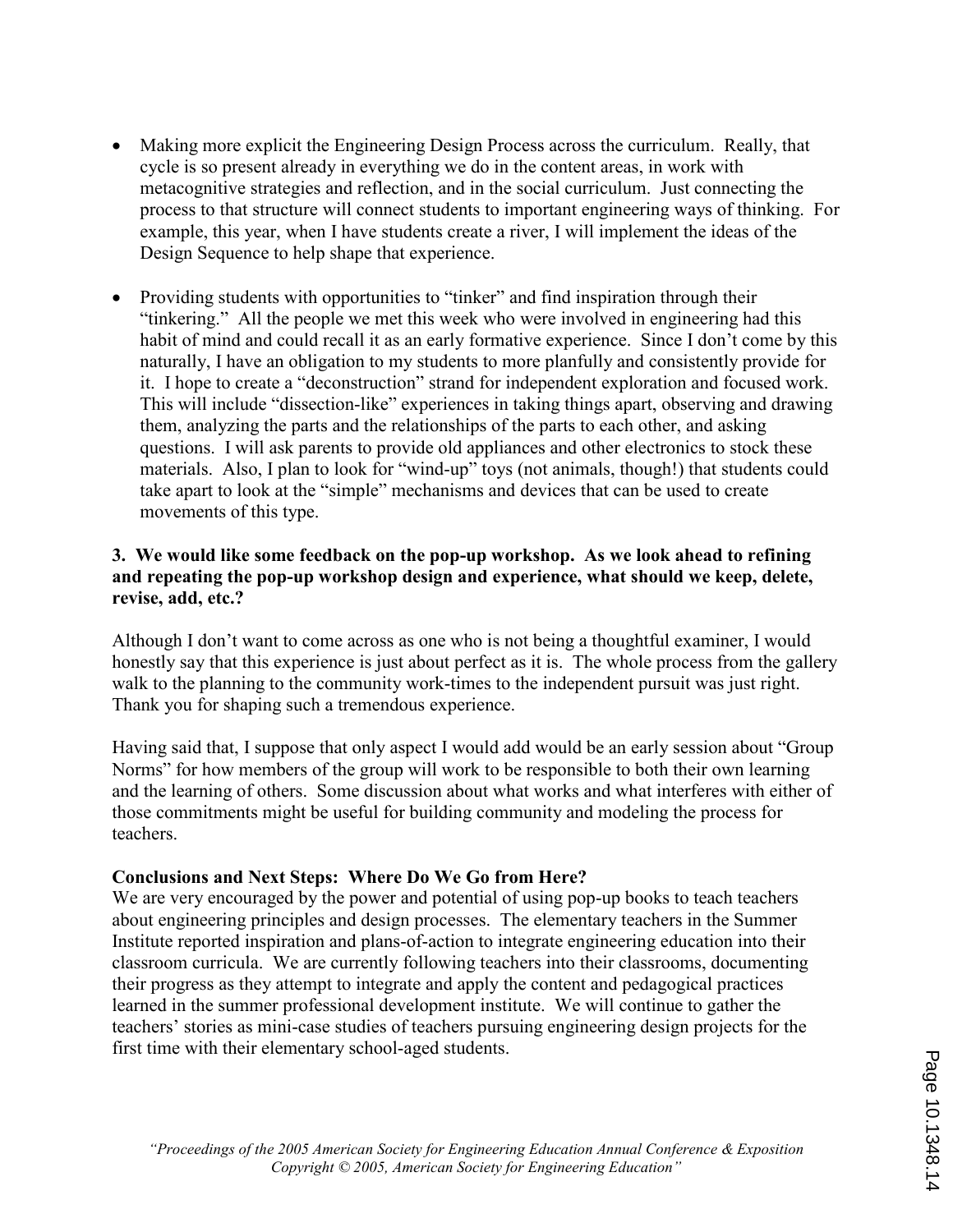We are aware that the teachers' "new knowledge" is fragile and, for professional development to be beneficial and productive, teachers need continuing support to build and apply this new knowledge into their classroom practices. We look forward to the challenge. We will continue to build this network of teachers and make possible ways for them to meet and communicate their ongoing successes and struggles in integrating engineering education in their schools.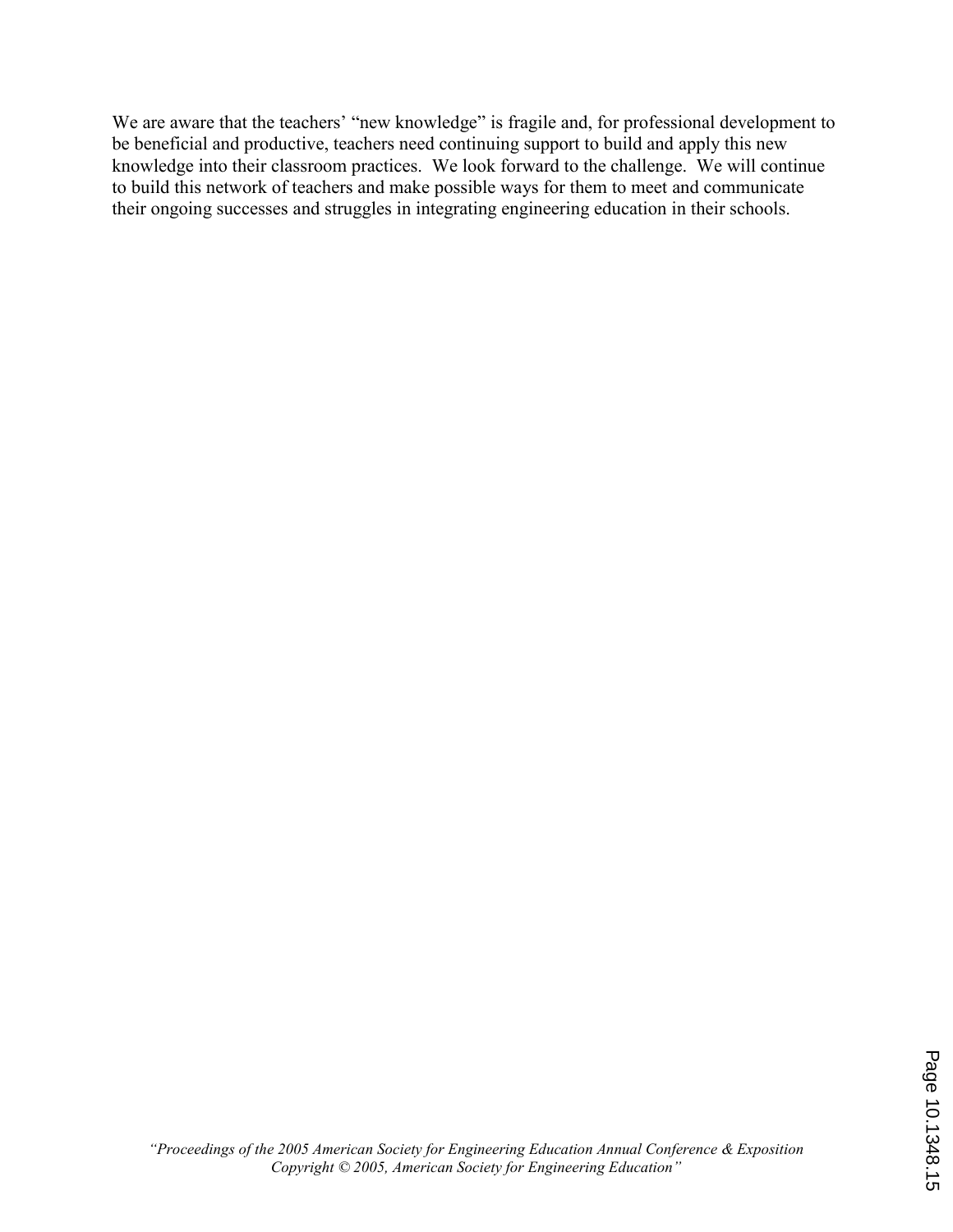Figure 1 (Massachusetts Science and Technology/Engineering Curriculum Framework, May 2001, page 53) Steps of the Engineering Design Process



- 1. Identify the need or problem
- 2. Research the need or problem
	- Examine current state of the issue and current solutions
	- Explore other options via the Internet, library, interviews, etc.
- 3. Develop possible solution(s)
	- Brainstorm possible solutions
	- Draw on mathematics and science
	- Articulate the possible solutions in two and three dimensions
	- Refine the possible solutions
- 4. Select the best possible solution(s)
	- Determine which solution(s) best meet(s) the original requirements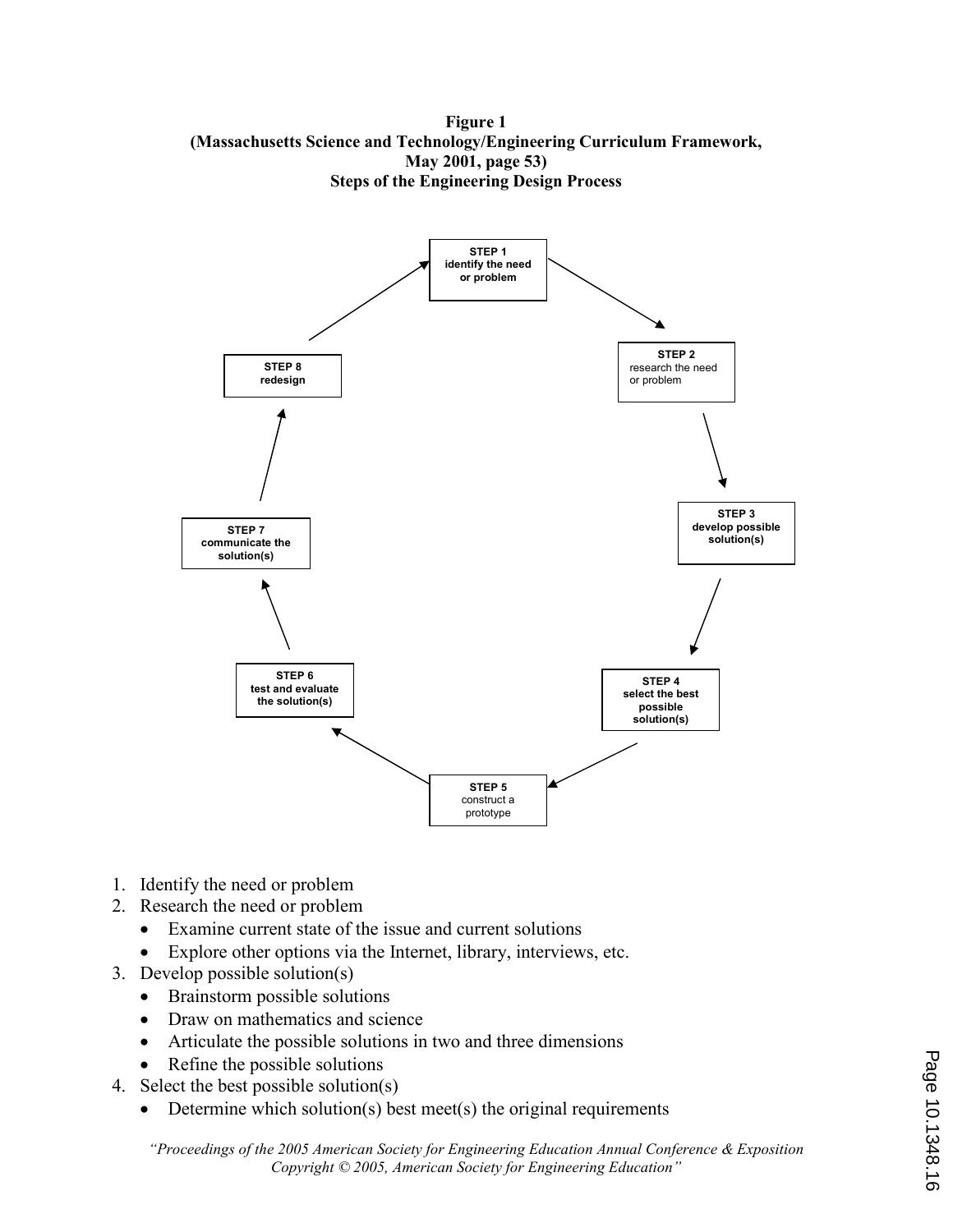- 5. Construct a prototype
	- Model the selected solution(s) in two and three dimensions
- 6. Test and evaluate the solution(s)
	- Does it work?
	- Does it meet the original design constraints?
- 7. Communicate the solution(s)
	- Make an engineering presentation that includes a discussion of how the solution(s) best meet(s) the needs of the initial problem, opportunity, or need
	- Discuss societal impact and tradeoffs of the solution(s)
- 8. Redesign
	- Overhaul the solution(s) based on information gathered during the tests and presentation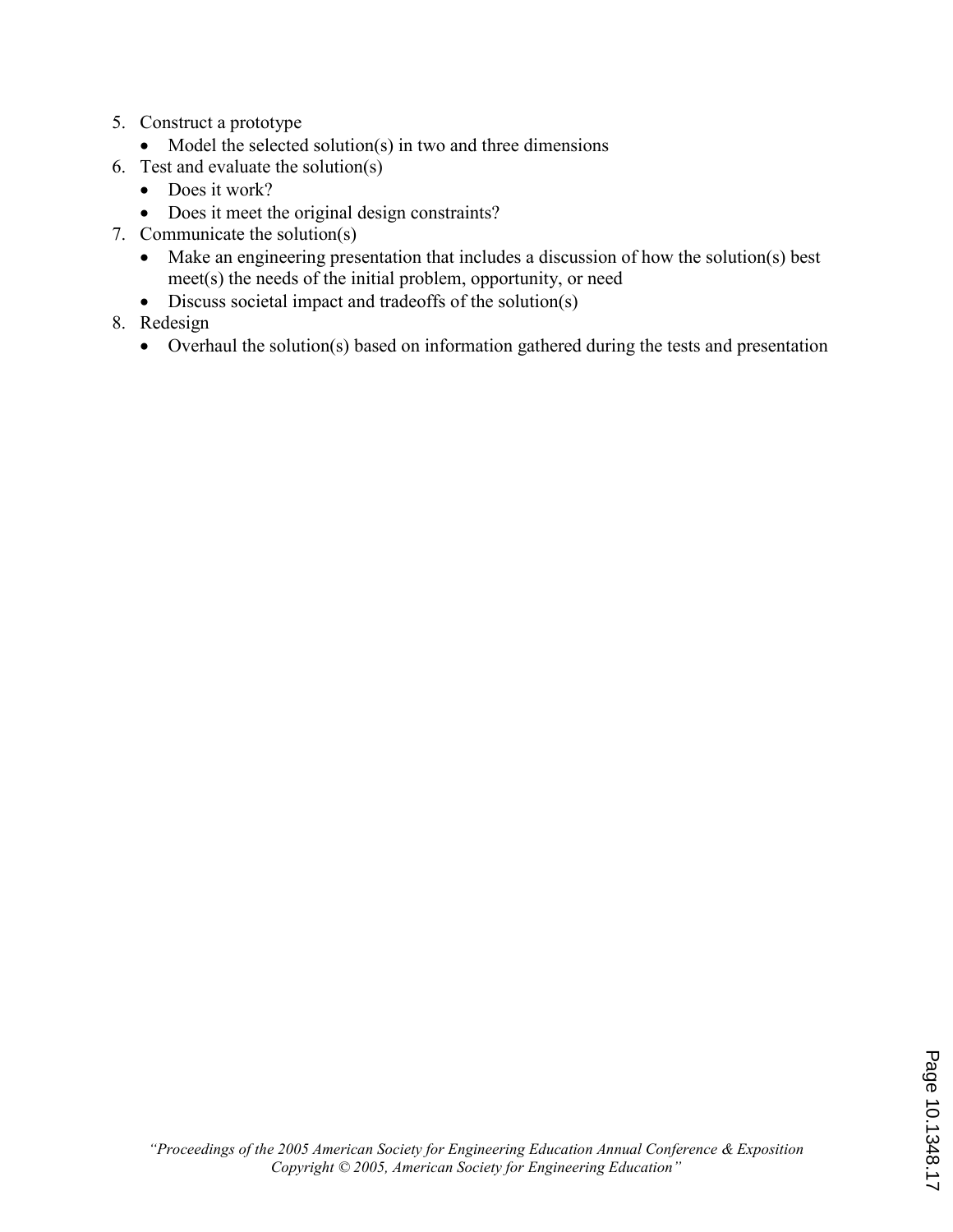#### Appendix A: Pop-up Books Used during the Gallery Walk

- Baum, L. Frank and Robert Sabuda. The Wonderful Wizard of Oz. New York: Little Simon, 2000.
- Benelmans, Ludwig. Madeline. New York: Viking, 1987.
- Browne, Anthony. Animal Fair: A Spectacular Pop-Up. Mass.: Candlewick Press, 2002.
- Carter, David A. Alpha Bugs. New York: Little Simon, 1994.
- Cousins, Lucy. Maisy Goes to School. Mass.: Candlewick Press, 1992.
- Hansen, Lulu. Fishing for the Moon and other Zen Stories. New York: Universe Publishing, 2004.
- Hewitt, Sally. Pop-Up Bugs. New York: Abrams, Inc., 2003.
- Hoy, Ken and Isabel Bowring. Strange Scavenging Creatures. Tennessee: Ideals Children's Books, 1994.
- The Lion King. Simba's Journey. The Walt Disney Company, 1995.
- Pienkowski, Jan. Haunted House. New York: Dutton Children's Books, 2001.
- Pienkowski, Jan. Oh My a Fly! California: Piggy Toes Press, 1998.
- Pienkowski, Jan. Pizza! Mass.: Candlewick Press, 2001.
- Priceman, Marjorie. Little Red Riding Hood. New York: Little Simon, 2001.
- Prokofiev, Sergei and Barbara Cooney. Peter and the Wolf. New York: Viking, 1986.
- Rey, H.A. Curious George. New York: Houghton Mifflin, 1993.
- Sabuda, Robert. Alice's Adventures in Wonderland. New York: Little Simon, 2003.
- Seibold, J. Otto. Alice in Wonderland. New York: Orchard Books, 2003.
- Tigger Bounces Back. The Walt Disney Company, 1994.
- Tong, Willabel L. A Three-Dimensional Victorian Doll House. California: Piggy Toes Press, 1998.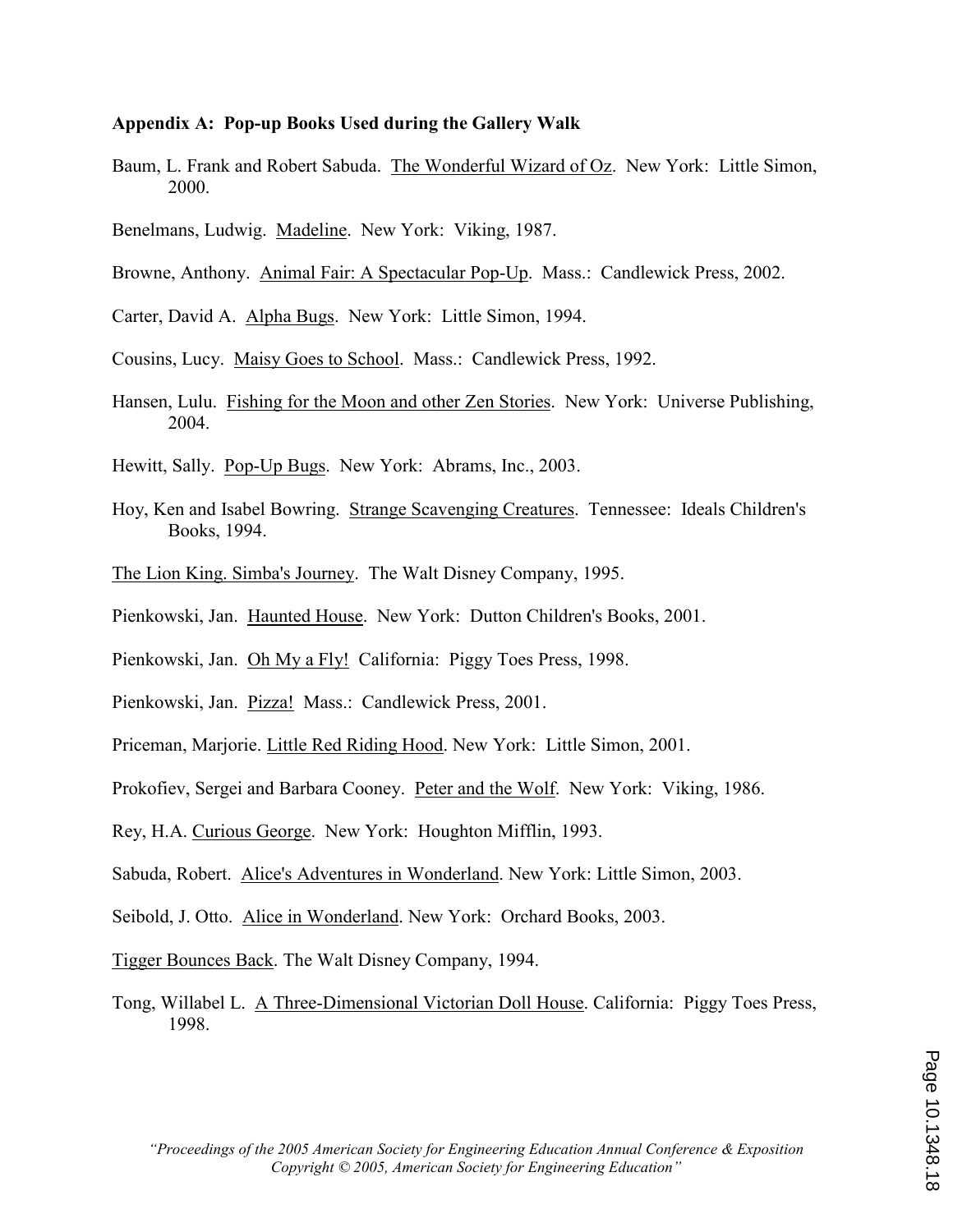#### References

- American Association for the Advancement of Science (1994). Benchmarks for science literacy. New York: Oxford University Press.
- Bereiter, C. & Scardamalia, M., Cassells, C., & Hewitt, J. (1997). Postmodernism, knowledge building, and elementary science. The Elementary School Journal 97(4), 329 - 340.
- Brown, A.L. & Campione, J.C. (1996). Psychological theory and the design of innovative learning environments: On procedures, principles, and systems. In L. Shauble & R. Glaser (Eds.), Innovations in learning: New environments for education. Mahwah, N.J.: Lawrence Erlbaum Associates.
- Collins, A. (1999). The changing infrastructure of education research. In E.C. Lagemann & L.S. Shulman (Eds.), Issues in education research: Problems and possibilities. San Francisco: Jossey-Bass.
- Design-Based Research Collective (2003). Design-based research: An emerging paradigm for educational inquiry. Educational Researcher 32(1), 5-8.
- Massachusetts Science and Technology/Engineering Curriculum Framework (2001, 1996). Malden, MA: Massachusetts Department of Education.
- National Research Council (1996). National science education standards. Washington, DC: National Academy Press.
- Posner, G., Strike, K., Hewson, P., & Gertzog, W. (1982). Accommodation of a scientific conception: Toward a theory of conceptual change. Science education, 66(2), 211-227.
- Resnick, L. B. (1983). Mathematics and Science Learning: A New Conception. Science, 220, 477-478.
- Tobias, S. (1990). Math anxiety: An update. NACADA Journal, 10(1), 47-50.
- Trujillo, K.M. & Hadfield, O.D. (1999). Tracing the roots of mathematics anxiety through in- Depth interviews with preservice elementary teachers. College Student Journal, 33(2).
- von Glaserfeld, E. (1984). An introduction to radical constructivism. In P. Watzlawick (Ed.), The invented reality. New York: Norton.